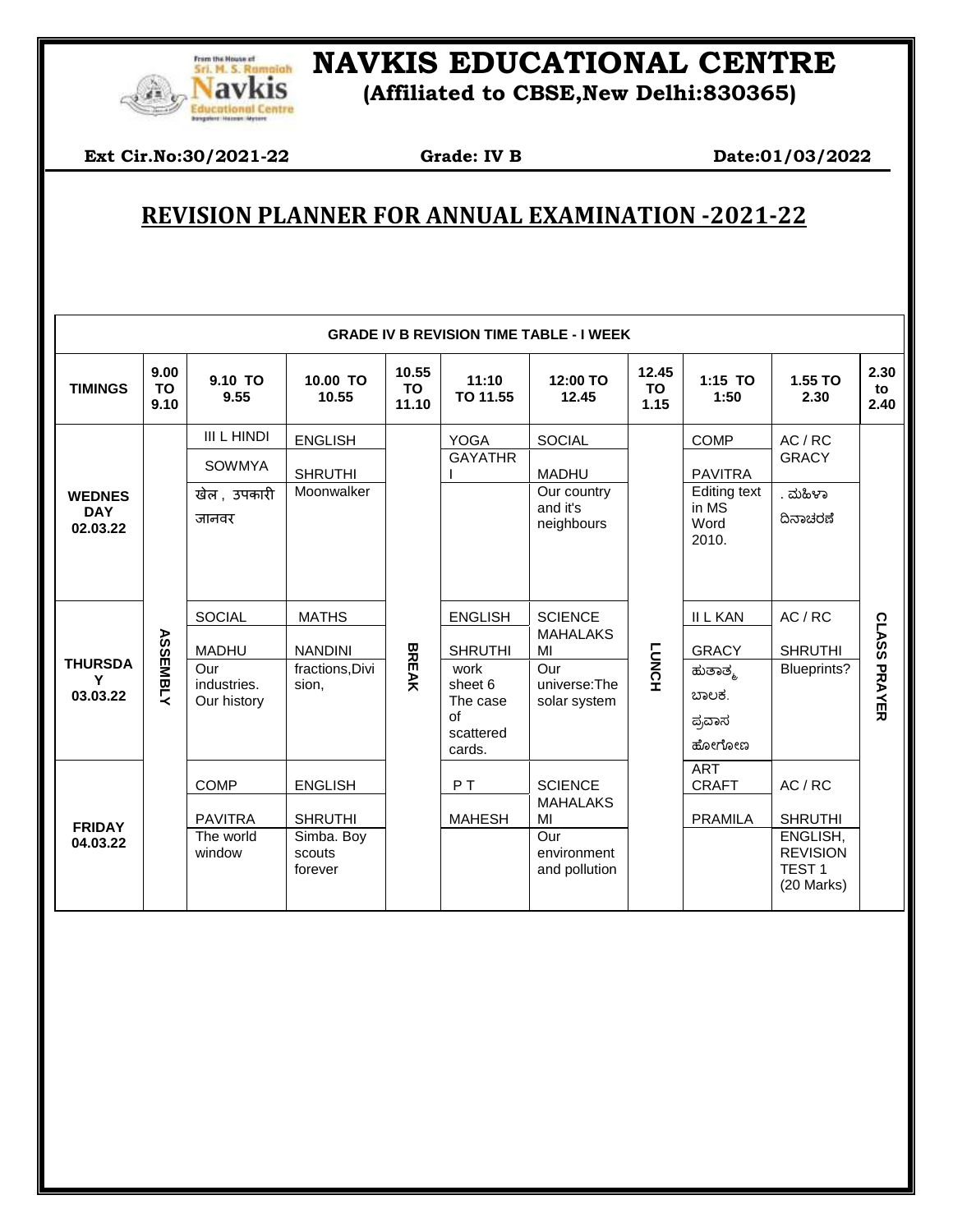| <b>GRADE IV B REVISION TIME TABLE - II WEEK</b> |                    |                                         |                                                      |                      |                   |                                  |                     |                                        |                                                                      |                     |
|-------------------------------------------------|--------------------|-----------------------------------------|------------------------------------------------------|----------------------|-------------------|----------------------------------|---------------------|----------------------------------------|----------------------------------------------------------------------|---------------------|
| <b>TIMINGS</b>                                  | 9.00<br>TO<br>9.10 | 9.10 TO<br>9.55                         | 10.00 TO<br>10.55                                    | 10.55<br>TO<br>11.10 | 11:10<br>TO 11.55 | 12:00 TO<br>12.45                | 12.45<br>TO<br>1.15 | 1:15 TO<br>1:50                        | 1.55 TO<br>2.30                                                      | 2.30 to<br>2.40     |
|                                                 |                    | <b>SCIENCE</b>                          | <b>III L HINDI</b>                                   |                      | <b>II L KAN</b>   | SOCIAL                           |                     | <b>MATHS</b>                           | AC / RC                                                              |                     |
| <b>MONDAY</b><br>07.02.22                       |                    | <b>MAHALAKS</b><br>MI                   | SOWMYA                                               |                      | <b>GRACY</b>      | <b>MADHU</b>                     |                     | <b>NANDINI</b>                         | <b>SHRUTH</b>                                                        |                     |
|                                                 |                    |                                         | दिवाली                                               |                      | ಸರ್ವಜ್ಞನ          | Emperor                          |                     | measure                                | <b>III LAN</b>                                                       |                     |
|                                                 |                    |                                         |                                                      |                      | ತ್ರಿಪದಿಗಳು,ದುಡಿ   | Akbar                            |                     | ments,                                 | <b>REVISIO</b><br>N TEST                                             |                     |
|                                                 |                    |                                         |                                                      |                      | ಮೆಯ ಗರಿಮೆ         |                                  |                     |                                        | $\mathbf{1}$                                                         |                     |
|                                                 |                    |                                         |                                                      |                      |                   |                                  |                     |                                        | (20)<br>Marks)                                                       |                     |
|                                                 |                    | our<br>environment<br>and<br>pollution. | <b>MATHS</b>                                         |                      |                   |                                  |                     |                                        |                                                                      |                     |
|                                                 |                    |                                         |                                                      |                      | ART/CRAFT         | <b>SOCIAL</b>                    |                     | <b>SCIENC</b><br>E                     | AC / RC                                                              |                     |
|                                                 |                    |                                         |                                                      |                      |                   |                                  |                     | <b>MAHALA</b>                          |                                                                      |                     |
| <b>TUESDAY</b>                                  |                    | <b>SHRUTHI</b><br>Dr. Dolittle          | <b>NANDINI</b><br>multiple                           |                      | <b>PRAMILA</b>    | <b>MADHU</b><br>shahajan         |                     | XMI<br>weather                         | <b>GRACY</b><br><b>II LANG</b>                                       |                     |
| 08.03.22                                        |                    | learns a new                            | and factors                                          |                      |                   |                                  |                     |                                        | ,REVISI<br>ON                                                        |                     |
|                                                 |                    | language.<br>The town                   |                                                      |                      |                   |                                  |                     |                                        | TEST <sub>1</sub>                                                    |                     |
|                                                 |                    | mouse and<br>his country                |                                                      |                      |                   |                                  |                     |                                        | (20)<br>Marks)                                                       |                     |
|                                                 |                    | cousin                                  |                                                      |                      |                   |                                  |                     |                                        |                                                                      |                     |
|                                                 |                    |                                         |                                                      | ω                    |                   |                                  |                     |                                        |                                                                      | <b>CLASS PRAYER</b> |
| <b>WEDNES</b><br><b>DAY</b><br>09.03.22         | <b>ASSEMBLY</b>    | <b>III L HINDI</b>                      | <b>ENGLISH</b>                                       | ᅎ<br>$\blacksquare$  | <b>YOGA</b>       | SOCIAL                           | <b>HONOT</b>        | <b>COMP</b>                            | AC / RC                                                              |                     |
|                                                 |                    | SOWMYA                                  | <b>SHRUTHI</b>                                       | A K                  | <b>GAYATHRI</b>   | <b>MADHU</b>                     |                     | <b>PAVITRA</b>                         | <b>GRACY</b>                                                         |                     |
|                                                 |                    | हमारा शरीर                              | Yeti, An<br>elephant is<br>hard to<br>hide<br>,Mulan |                      |                   | Shivaji,                         |                     | Editing<br>text in<br>MS Word<br>2010, | <b>MATHS</b><br>,REVISI<br>ON<br>TEST <sub>1</sub><br>(20)<br>Marks) |                     |
|                                                 |                    | <b>SOCIAL</b>                           |                                                      |                      | <b>ENGLISH</b>    | <b>SCIENCE</b>                   |                     | <b>II L KAN</b>                        | AC / RC                                                              |                     |
|                                                 |                    | <b>MADHU</b>                            | <b>NANDINI</b>                                       |                      | <b>SHRUTHI</b>    | <b>MAHALAK</b><br>SMI            |                     | <b>GRACY</b>                           | <b>SHRUTH</b>                                                        |                     |
| <b>THURSDA</b><br>Y                             |                    | Transport                               | Geometry                                             |                      | Mulan             | Air and                          |                     | ಕನಸುಗಾರ                                | <b>SCIENC</b>                                                        |                     |
| 10.03.22                                        |                    | and<br>communicati                      |                                                      |                      |                   | water                            |                     | ಕಲಾಂ                                   | E, REVISI<br>ON                                                      |                     |
|                                                 |                    | on                                      |                                                      |                      |                   |                                  |                     |                                        | TEST <sub>1</sub>                                                    |                     |
|                                                 |                    |                                         |                                                      |                      |                   |                                  |                     |                                        | (20)<br>Marks)                                                       |                     |
| <b>FRIDAY</b><br>11.03.22                       |                    |                                         |                                                      |                      |                   |                                  |                     | <b>ART</b>                             |                                                                      |                     |
|                                                 |                    | <b>COMP</b>                             | <b>ENGLISH</b>                                       |                      |                   | <b>SCIENCE</b><br><b>MAHALAK</b> |                     | <b>CRAFT</b><br><b>PRAMIL</b>          | AC / RC<br><b>SHRUTH</b>                                             |                     |
|                                                 |                    | <b>PAVITRA</b>                          | <b>SHRUTHI</b>                                       |                      | <b>MAHESH</b>     | SMI                              |                     | Α                                      |                                                                      |                     |
|                                                 |                    | Formatting<br>Document                  | Worksheet<br>7,8,                                    |                      |                   | States of<br>matter              |                     |                                        | SOCIAL,<br><b>REVISIO</b><br>N TEST<br>$\mathbf{1}$                  |                     |
|                                                 |                    |                                         |                                                      |                      |                   |                                  |                     |                                        | (20)<br>Marks)                                                       |                     |